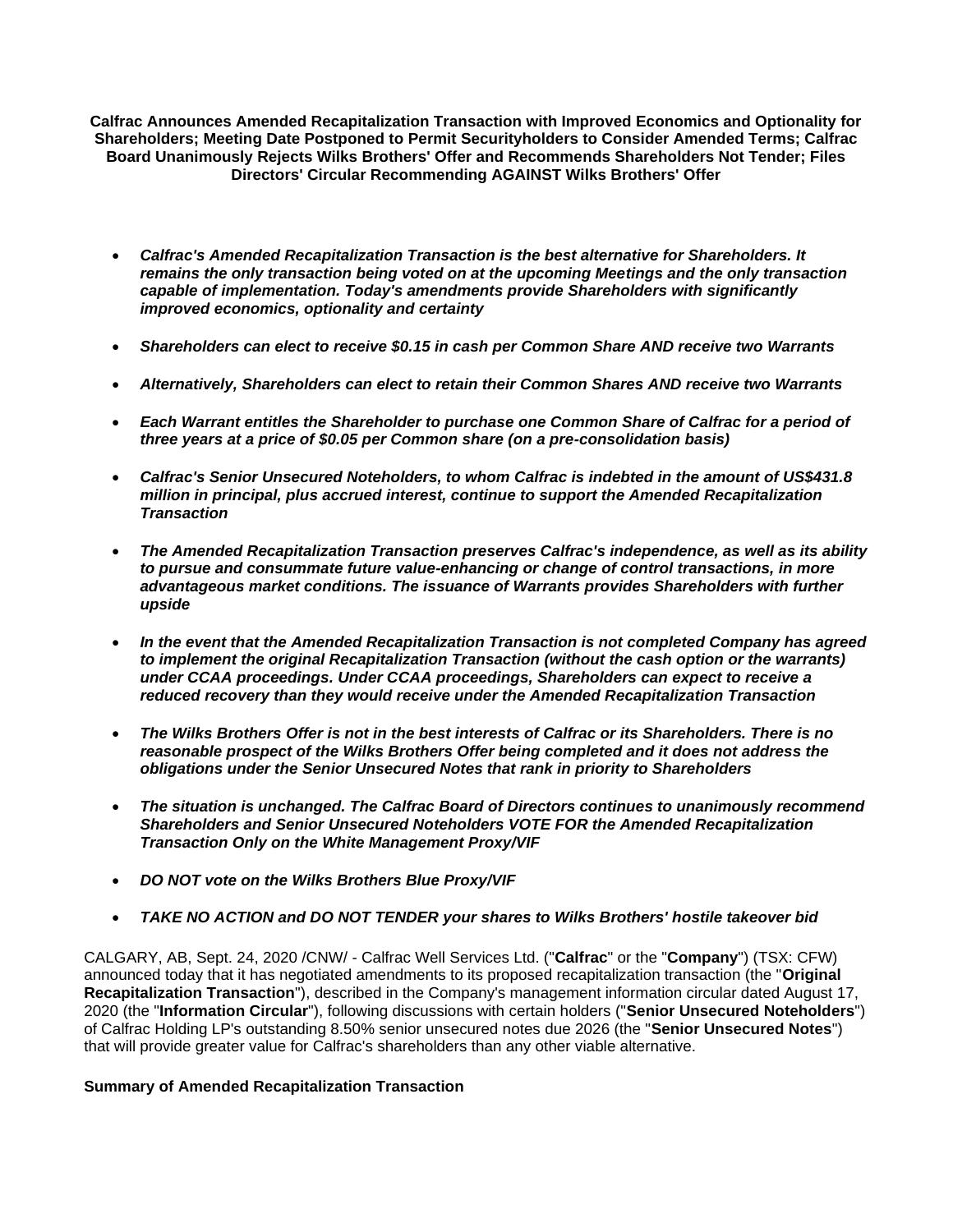The amended Recapitalization Transaction (the "**Amended Recapitalization Transaction**") provides for improved economics for the holders (the "**Shareholders**") of the Company's common shares ("**Common Shares**"). It also provides an option for Shareholders to either retain or monetize their Common Shares (subject to proration as described below), while receiving Warrants (as defined below) to continue to participate in the future of Calfrac, in either case. The following are additions to the existing terms of the Original Recapitalization Transaction:

- each Shareholder will have the opportunity to elect for Calfrac to repurchase all or any portion of the Common Shares held by such Shareholder (the "**Shareholder Cash Election**") for \$0.15 per share (on a pre-consolidation basis), subject to maximum aggregate consideration in respect of the Shareholder Cash Election of \$10 million; and
- each Shareholder will receive two (2) common share purchase warrants (the "**Warrants**") for each Common Share held (whether or not such Shareholder has elected to participate in the Shareholder Cash Election), with each Warrant exercisable for a period of three years into one Common Share at a price of \$0.05 per Common Share (on a pre-consolidation basis) or \$2.50 per Common Share (on a postconsolidation basis).

"A consensual transaction supported by our stakeholders has been a key focus for Calfrac," said Lindsay R. Link, President and Chief Operating Officer of Calfrac. "We believe that the amended terms deliver increased benefits to our shareholders; and that the transaction provides the best available alternative for our stakeholders. We believe that the transaction is in the best interests of the Company and our stakeholders, and that we will receive clear and strong support following the announcement of the amended terms".

The Amended Recapitalization Transaction is the result of lengthy negotiations with Senior Unsecured Noteholders, and the advice of legal and financial advisors under the guidance of the special committee (the "**Special Committee**") of the board of directors of the Company (the "**Board**"). Upon the recommendation of the Special Committee, the Board unanimously recommends that Senior Unsecured Noteholders and Shareholders support and **VOTE FOR** the Amended Recapitalization Transaction using only the **White Management Proxy/VIF.** Shareholders that have previously voted against the Original Recapitalization Transaction are encouraged to vote again **FOR** the Amended Recapitalization Transaction, based on the significant improvement in value to Shareholders. Only your last vote will be counted.

# **Clear Benefits of Calfrac's Amended Recapitalization Transaction**

Calfrac continues to have an urgent need to recapitalize itself. Calfrac remains in default of its indebtedness to the Senior Unsecured Noteholders, in the amount of US\$431.8 million in principal, plus accrued interest. The support of the Senior Unsecured Noteholders is required for the successful conclusion of any transaction.

- The Amended Recapitalization Transaction provides significantly improved value to Shareholders while also enabling those that may wish to monetize their investment with a cash election to do so. Shareholders can keep their newly enhanced equity Warrant exposure AND cash out all or part of their equity entitlement (subject to any proration as described below). Alternatively, those that want to remain invested can retain both.
- The provision of equity Warrants provides Shareholders with significant value and exposure to the upside potential of a recapitalized Calfrac when the market for its services improves.
- The Amended Recapitalization Transaction preserves Calfrac's independence, free of competitor control and able to pursue future value enhancing or change of control transactions, in more advantageous market conditions.
- The Amended Recapitalization Transaction can be implemented and provides certainty.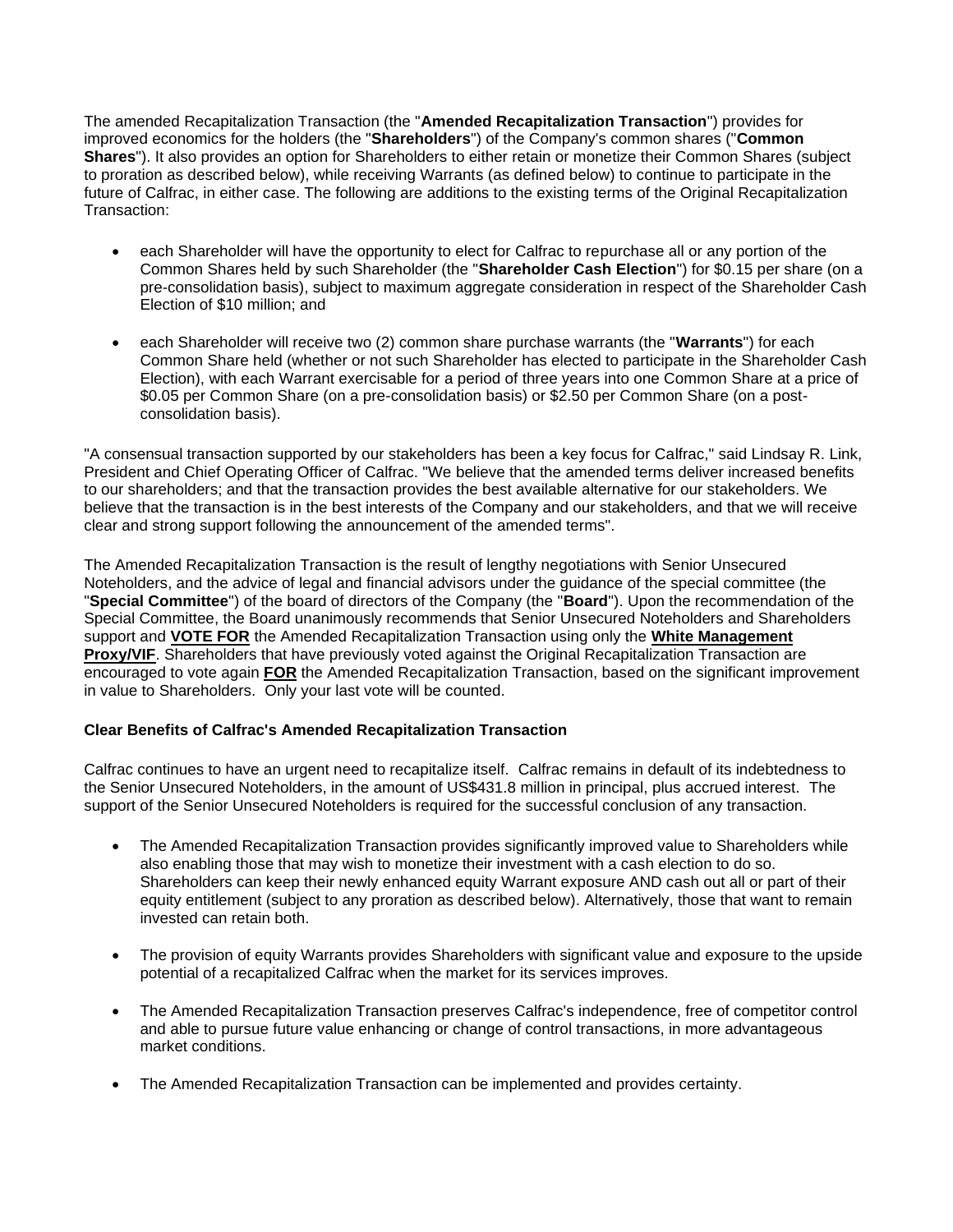• Calfrac's Board, on the recommendation of the Special Committee, has issued its Directors' Circular and is unanimously recommending REJECTING Wilks Brothers' unsolicited tender offer, which is highly unlikely to be completed, seeks to avoid compliance with Canadian take-over bid legislation and does not represent a better alternative to the Amended Recapitalization Transaction. Shareholders are advised to TAKE NO ACTION and NOT TENDER their shares to a bid that very likely will never be taken up. Shareholders that may have already tendered their shares are reminded they have the right to WITHDRAW their tender.

Shareholders and Unsecured Noteholders should **VOTE FOR** the Amended Recapitalization Transaction only on the White Management Proxy/VIF. **DO NOT** vote on the Wilks Brothers Blue Proxy/VIF.

**TAKE NO ACTION** with respect to the Wilks Brothers hostile take-over bid and **DO NOT TENDER** your shares to the offer.

# **Meeting Date Postponed to October 16 to Permit Securityholders to consider Amended Terms**

To permit Shareholders and Senior Unsecured Noteholders to consider the Amended Recapitalization Transaction, on September 29, 2020, Calfrac has postponed the Senior Unsecured Noteholders' meeting (the "**Senior Unsecured Noteholders' Meeting**") and Shareholders' meeting (the "**Shareholders' Meeting**" and together with the Senior Unsecured Noteholders' Meeting, the "**Meetings**"), currently scheduled for September 29, 2020, to October 16, 2020.

In connection with the Amended Recapitalization Transaction, Calfrac continues to have the support of the holders of the Initial Consenting Noteholders and holders of approximately 25% of the outstanding Common Shares. Such Senior Unsecured Noteholders and Shareholders have agreed to vote in favour of the Company's amended plan of arrangement (the "**Plan of Arrangement**") pursuant to which the Amended Recapitalization Transaction is to be implemented in the Company's proceedings under the *Canada Business Corporations Act* (the "**CBCA**").

The Company is also announcing that the Funding Deadline and the Commitment Party Funding Deadline, as such terms are defined in the Information Circular, in respect of the offering of the Company's new 10% senior secured convertible payment-in-kind notes (the "**New 1.5 Lien Notes**") have been extended to October 21, 2020 and October 23, 2020, respectively. Similarly, the Early Consent Date, as defined in the Information Circular, has been extended to October 2, 2020.

#### **Calfrac Board Unanimously Rejects Wilks Brothers Offer and Recommends Shareholders Not Tender**

The Special Committee has carefully reviewed all of the elements, and all of the terms and conditions, of the takeover bid of Wilks Brothers dated September 9, 2020 (the "**Wilks Brothers Offer**"). The Board, on recommendation of the Special Committee, has unanimously determined that the Wilks Brothers Offer is not in the best interests of Calfrac or its Shareholders and is not reasonably capable of being completed given Calfrac's circumstances and debt obligations.

Accordingly, the Board **UNANIMOUSLY** recommends that Shareholders **REJECT** the Wilks Brothers offer, **TAKE NO ACTION** and **NOT TENDER** Common Shares to the Wilks Brothers offer.

- the Amended Recapitalization Transaction provides greater value to Shareholders than a CCAA proceeding;
- Calfrac's Amended Recapitalization Transaction is an executable transaction that provides Shareholders with improved economics and greater optionality and certainty than any alternative to the Amended Recapitalization Transaction;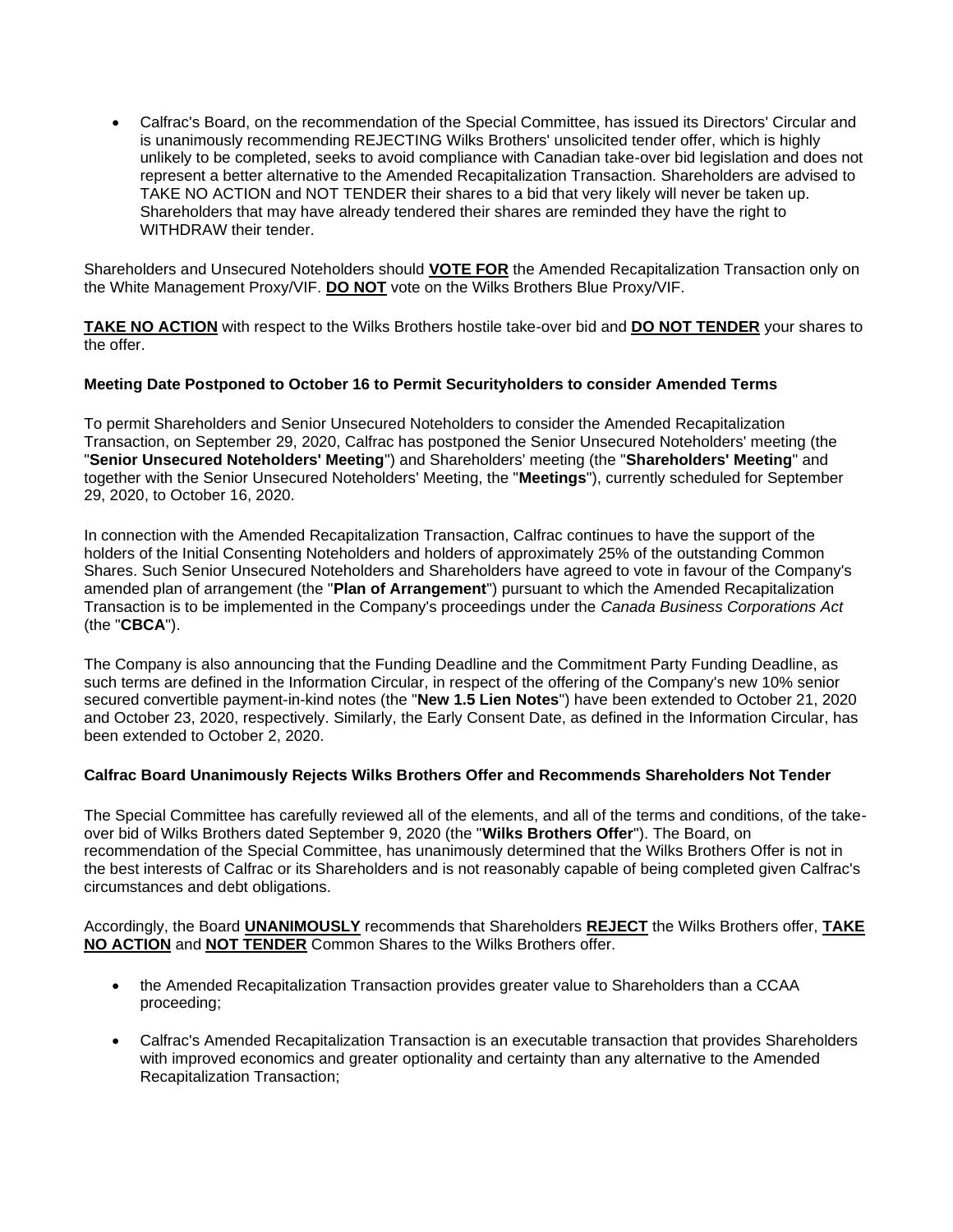- it is in the best interests of Calfrac to pursue Calfrac's Amended Recapitalization Transaction;
- there is no reasonable prospect that the Wilks Brothers Offer will be completed as it does not address the US\$431.8 million in principal, plus accrued interest, owing in respect of the Senior Unsecured Notes. The claims of Senior Unsecured Noteholders rank in priority to the claims of Shareholders;
- The Initial Consenting Noteholders have agreed to the enhanced economics for Shareholders under the Amended Recapitalization Transaction with a view to completing the transaction on a consensual and efficient basis for the benefit of the Company and its stakeholders. However, if the Amended Recapitalization Transaction is not completed, the Senior Unsecured Noteholders are expected to exercise their rights to complete the Original Recapitalization Transaction (without the Shareholder Cash Election or Warrants) in a CCAA proceeding. In this scenario, the Wilks Brothers Offer will not be completed because it is conditional on the Amended Recapitalization Transaction being terminated;
- in the event that the Amended Recapitalization Transaction is not completed and CCAA proceedings are commenced, Shareholders can expect to receive a reduced recovery than they would receive under the Amended Recapitalization Transaction; and
- the Wilks Brothers Offer must meet the statutory minimum condition of shares representing more than 50% of the Common Shares that it does not already own being tendered. This condition cannot be waived by Wilks Brothers, although it has indicated its intention to seek an exemption to this rule. Shareholders should be aware that there is no precedent for a waiver of the statutory minimum condition which is at the very heart of the take-over bid rules. This condition to the Wilks Brothers Offer is highly unlikely to be met and therefore the likelihood of Shareholders receiving any value under the Wilks Brothers Offer is remote.

The Amended Recapitalization Transaction is the best alternative for Shareholders.

**Should the Amended Recapitalization Transaction not be approved by Senior Unsecured Noteholders and Shareholders, in the absence of any transaction that is capable of receiving broad support throughout the Company's capital structure, the Company expects to proceed to complete the original Recapitalization Transaction (without the cash option or the warrants) under CCAA proceedings, with the support and at the request of the Senior Unsecured Noteholders. Completion of the transaction under the CCAA will result in a reduced recovery to Shareholders as compared to the Amended Recapitalization Transaction.**

Further details regarding the Special Committee's and Board's recommendation are available in the Board's Directors' Circular available on Calfrac's SEDAR profile at [www.sedar.com](https://c212.net/c/link/?t=0&l=en&o=2927389-1&h=408738122&u=http%3A%2F%2Fwww.sedar.com%2F&a=www.sedar.com) and on Calfrac's website at [www.calfrac.com.](https://c212.net/c/link/?t=0&l=en&o=2927389-1&h=2183370224&u=http%3A%2F%2Fwww.calfrac.com%2F&a=www.calfrac.com)

# **Details of Amended Recapitalization Transaction**

The Company will file a material change report describing the Amended Recapitalization Transaction (the "**Material Change Report**") on Calfrac's SEDAR profile at www.sedar.com. The Material Change Report, which will include a copy of this news release, will be deemed to be incorporated by reference in the Information Circular, and shall constitute an amendment to the Information Circular, pursuant to the interim order (the "**Interim Order**") of the Court of Queen's Bench of Alberta dated August 7, 2020. The Information Circular has been posted on Calfrac's SEDAR profile at www.sedar.com and on Calfrac's website at [www.calfrac.com.](https://c212.net/c/link/?t=0&l=en&o=2927389-1&h=2183370224&u=http%3A%2F%2Fwww.calfrac.com%2F&a=www.calfrac.com) Capitalized terms used in this press release and not otherwise defined shall have the meanings given to such terms in the Information Circular.

#### *Shareholder Cash Election*

Pursuant to the Plan of Arrangement, all Existing Shareholders shall be provided with the opportunity to elect to have Calfrac repurchase all or any portion of Common Shares held by such Shareholder for \$0.15 per share (the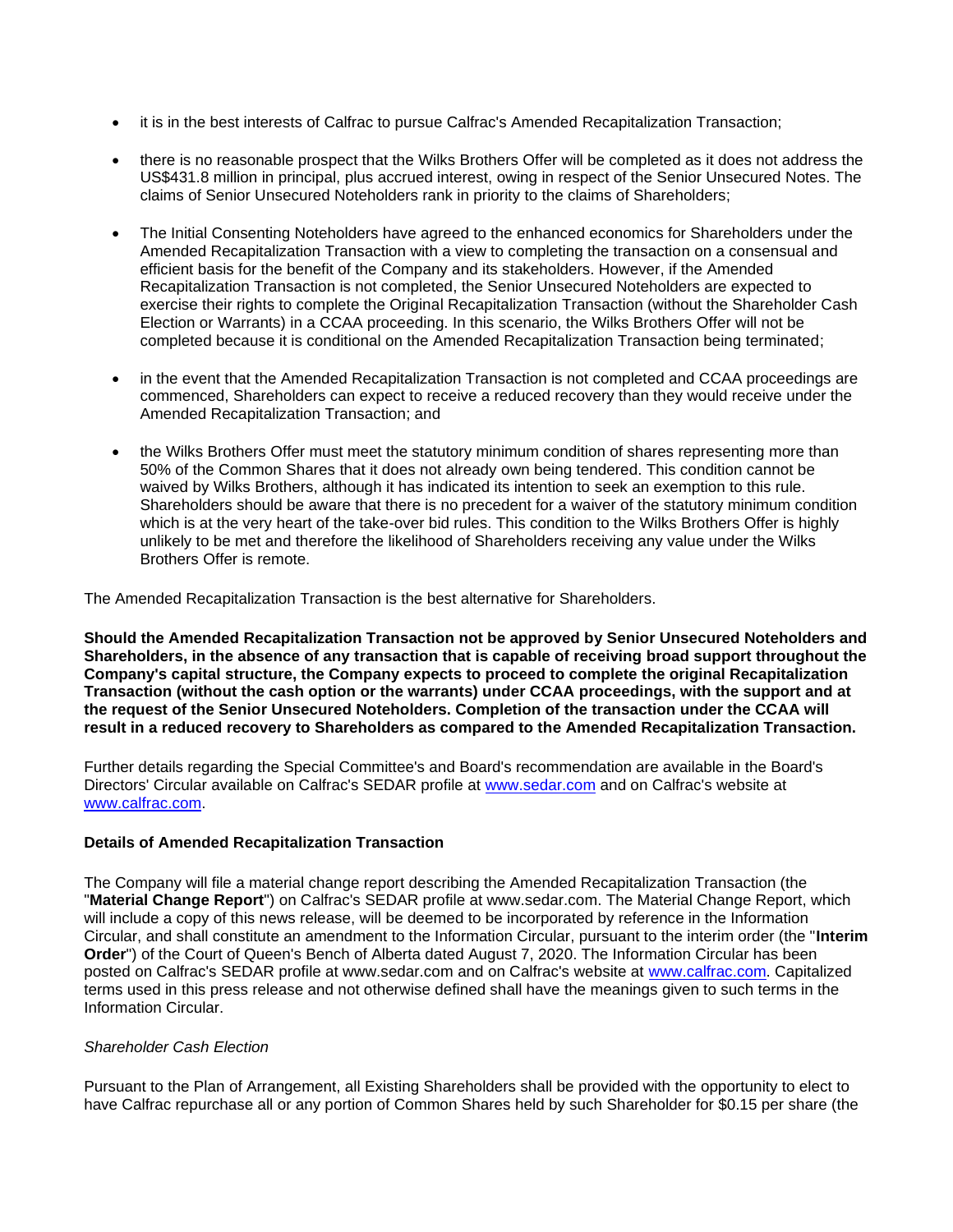"**Cash Election Amount**"); provided, however, that if elections in excess of \$10 million are received, then the aggregate Cash Election Amount shall be pro-rated amongst the total number of pre-Share Consolidation Common Shares tendered, with Shareholders retaining the remaining Common Shares not repurchased. Shareholders holding an aggregate of 32,914,259 pre-Share Consolidation Common Shares (or approximately 22.6% of the Common Shares outstanding), including MATCO Investments Ltd. ("**MATCO**") and all of the directors and officers of the Company have committed not to elect the Shareholder Cash Election.

Existing Shareholders who do not elect to tender their Common Shares to the Shareholder Cash Election shall retain their Common Shares, subject to the consolidation of the Common Shares on the basis of one (1) Common Share on a post-consolidation basis for every 50 Common Shares on a pre-consolidation basis (the "**Share Consolidation**") upon completion of the Amended Recapitalization Transaction.

### *Warrants*

Pursuant to the Plan of Arrangement, each Shareholder will receive (whether or not such Shareholder has elected to participate in the Shareholder Cash Election), for each Common Share (on a pre-consolidation basis) held immediately prior the Effective Time, two (2) Warrants. Each Warrant is exercisable for one pre-consolidation Common Share for a period of three (3) years following the effective date of the Plan of Arrangement (the "**Effective Date**"), with an exercise price of \$0.05 per Common Share. Following the Share Consolidation, the number of Warrants outstanding will also be consolidated on a 50 to one basis, with each whole Warrant entitling the holder thereof to acquire one post-Share Consolidation Common Share at a price of \$2.50 per Common Share. Calfrac has applied to the Toronto Stock Exchange (the "**TSX**") for the listing of the Warrants and the Common Shares issuable on exercise of the Warrants, which listing would remain subject to the approval of the TSX and the satisfaction of any listing conditions required by the TSX.

The current Common Shares will represent 8% of the Common Shares outstanding immediately following implementation of the Amended Recapitalization Transaction, calculated on a non-diluted basis and excluding the Commitment Consideration Shares and any Common Shares repurchased pursuant to the Shareholder Cash Election.

# *New 1.5 Lien Term Loans*

In connection with the Amended Recapitalization Transaction, the Company will borrow up to an aggregate of \$10 million of 1.5 lien secured, non-convertible, loans from G2S2 Capital Inc. (or an affiliate thereof, "**G2S2**"), MATCO and members of an ad hoc committee of Senior Unsecured Noteholders (the "**Ad Hoc Committee**"), on a several and not joint and several basis (the "**New 1.5 Lien Term Loans**") in an amount equal to the aggregate Cash Election Amount. The New 1.5 Lien Term Loans will be used to partially refinance the First Lien Credit Agreement and create availability for Calfrac to fund the Cash Election Amount. The New 1.5 Lien Term Loans will rank *pari passu* with the New 1.5 Lien Notes, are non-convertible and shall bear interest at the rate of 10% per annum (paid in kind), and shall mature on the second anniversary of the Effective Date.

Although the New 1.5 Lien Term Loan from MATCO is a related party transaction, the Company is relying on an exemption contained in Multilateral Instrument 61-101 from the requirement to prepare a formal valuation in connection with such loan, as it is non-convertible, not repayable in equity of Calfrac and not less advantageous to Calfrac than if the New 1.5 Lien Term Loan from MATCO was obtained from a person dealing at arm's length with Calfrac.

# *Summary of Amended Plan of Arrangement*

The Amended Recapitalization Transaction, contemplates, among other things, the following key elements:

- a. the continuance of Calfrac into the federal jurisdiction of Canada under the CBCA;
- b. the provision of the Shareholder Cash Election (not to exceed \$10 million, in the aggregate);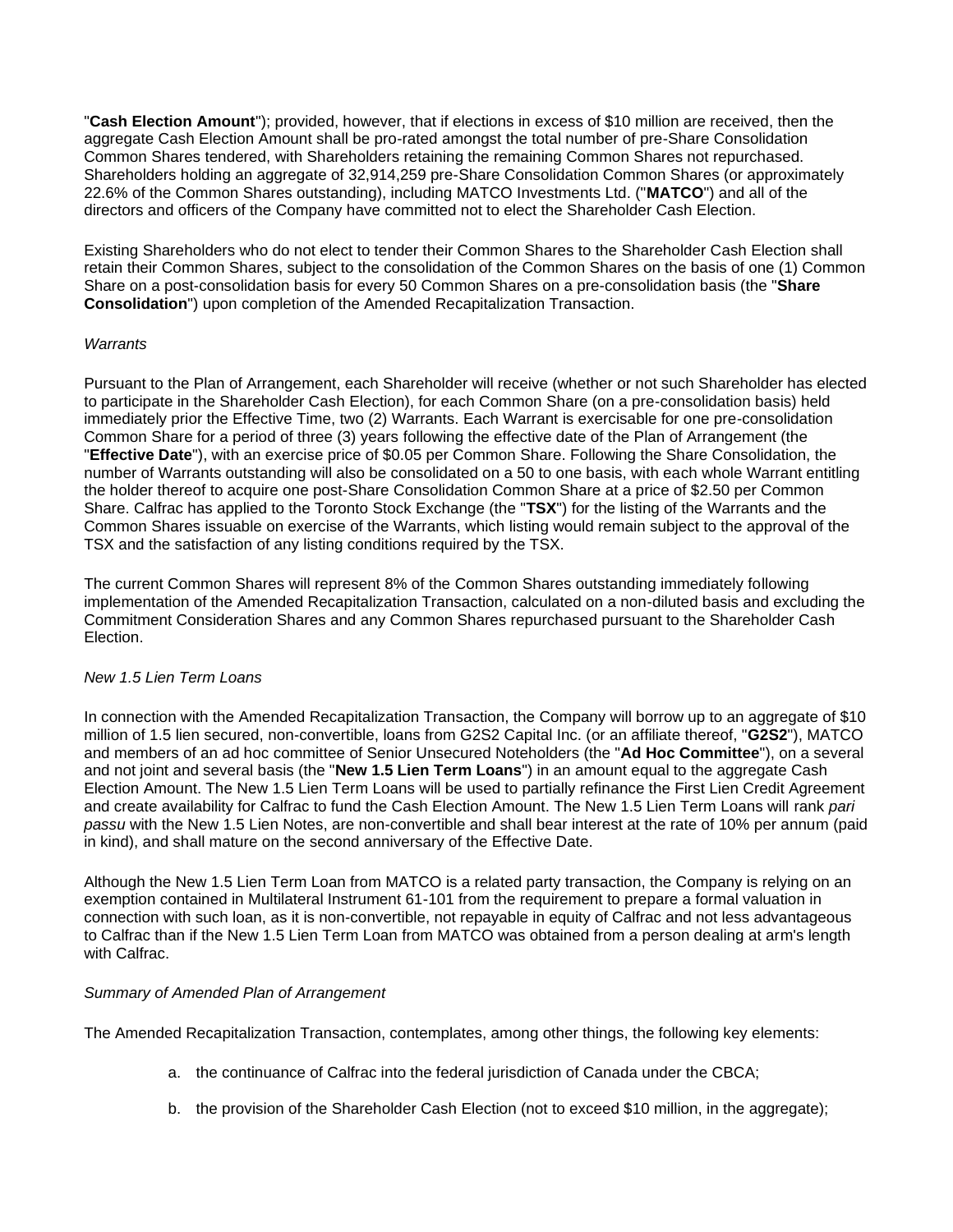- c. the issuance of the Warrants to all Shareholders (whether or not such Shareholder has elected to participate in the Shareholder Cash Election);
- d. the exchange of Senior Unsecured Notes for Common Shares (the "**Senior Unsecured Note Exchange**"), such that: (i) Senior Unsecured Noteholders will receive their pro rata share (based on the face value of the Senior Unsecured Notes) of 86% of the Common Shares outstanding immediately following implementation of the Amended Recapitalization Transaction; and (ii) as early consent consideration for supporting the Amended Recapitalization Transaction and in addition to any Common Shares received by an Early Consenting Noteholder (as defined in the Information Circular) pursuant to (i) above, Early Consenting Noteholders will receive their pro rata share (based on the face value of their Senior Unsecured Notes) of 6% of the Common Shares outstanding immediately following implementation of the Amended Recapitalization Transaction, such percentages calculated prior to the Shareholder Cash Election, and in each case on a non-diluted basis and excluding the Commitment Consideration Shares (as defined below), in full and final settlement of the obligations under the Senior Unsecured Notes;
- e. each Shareholder will be provided with the opportunity to participate in the Shareholder Cash Election and may elect to have Calfrac repurchase all or any portion of the Common Shares held by such Shareholder for the Cash Election Amount, subject to proration as described above;
- f. existing Shareholders who retain their Common Shares (other than such Common Shares tendered to the Company pursuant to the Shareholder Cash Election), shall have their Common Shares consolidated pursuant to the Share Consolidation on the basis of one Common Share on a post-consolidation basis for every fifty (50) Common Shares on a pre-consolidation basis;
- g. an offering of \$60 million in principal amount of New 1.5 Lien Notes:
	- i. as to \$45 million, made to G2S2, MATCO and the Ad Hoc Committee and certain other eligible Senior Unsecured Noteholders (collectively, the "**Commitment Parties**"); and
	- ii. as to \$15 million, made available to all eligible Senior Unsecured Noteholders, fully backstopped by the Commitment Parties, in consideration for the issuance of Common Shares with a value equal to \$1.5 million to such Commitment Parties (the "**Commitment Consideration Shares**");
- h. the Company continuing to satisfy its obligations to employees, suppliers, customers and governmental authorities in the ordinary course of business;
- i. the cancellation of existing stock options for no consideration, and the vesting and payment of all equity-based PSUs, together with the termination of Calfrac's existing PSU Plan and all underlying non-equity based PSUs; and
- j. the adoption of an Omnibus Incentive Plan for Calfrac, concurrently with the completion of the transactions contemplated by the Plan of Arrangement.

Except as described in this news release, the elements of the Original Recapitalization Transaction remain as described in the Information Circular, in all material respects. Notwithstanding anything to the contrary, all summaries of, and references to, the Amended Recapitalization Transaction in this news release are qualified in their entirety by reference to the complete text of the Plan of Arrangement (as amended), a copy of which will be attached to the Material Change Report. You are urged to carefully read the full text of the Plan of Arrangement (as amended).

In connection with the Amended Recapitalization Transaction, the Company has made available the following documents on Calfrac's SEDAR profile at [www.sedar.com](https://c212.net/c/link/?t=0&l=en&o=2927389-1&h=408738122&u=http%3A%2F%2Fwww.sedar.com%2F&a=www.sedar.com) and on Calfrac's website at [www.calfrac.com:](https://c212.net/c/link/?t=0&l=en&o=2927389-1&h=2183370224&u=http%3A%2F%2Fwww.calfrac.com%2F&a=www.calfrac.com)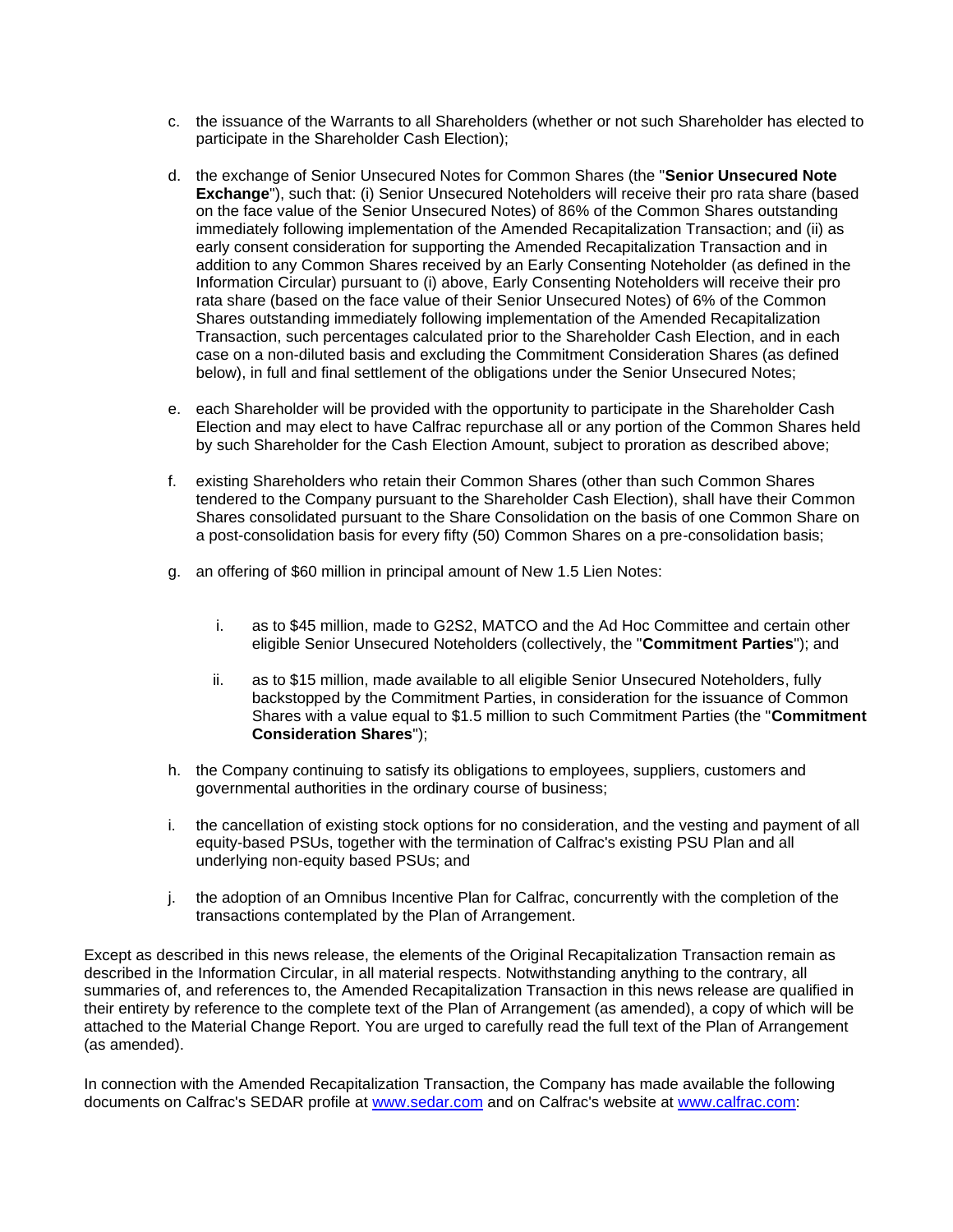- the Amending Agreement to the Arrangement Agreement included as Appendix "G" to the Information Circular; and
- the amended Plan of Arrangement and a blackline comparison of the amended Plan of Arrangement to the version included as Appendix "H" to the Information Circular.

The material terms of the Warrants are also set out in a Schedule to this news release.

Pursuant to the Interim Order, the amended Plan of Arrangement shall be the Plan of Arrangement to be submitted to Senior Unsecured Noteholders and Shareholders at the Meetings and shall be the subject of the applicable Senior Unsecured Noteholders Resolution and Shareholders' Arrangement Resolution.

Pursuant to the Amended Recapitalization Transaction and the amended Plan of Arrangement, the disclosure set out under "*Description of the Recapitalization Transaction – Plan of Arrangement – Treatment of Shareholders*" and "*Arrangement Steps*" is deemed to be amended and supplemented by the information contained in this news release.

#### **Shareholder Cash Election**

In connection with the Shareholder Cash Election, the Company will distribute an amended form of letter of transmittal and election (the "**Letter of Transmittal and Election Form**").

Shareholders wishing to participate, in whole or in part, in the Shareholder Cash Election (subject to pro-rationing) must make a valid election on or before October 14, 2020 (the "**Election Deadline**") by submitting a duly completed Letter of Transmittal and Election Form to the Depositary at its office specified in the Letter of Transmittal and Election Form. **Shareholders who do not make a valid election on or before the Election Deadline by submitting a duly completed Letter of Transmittal and Election Form will be deemed to have elected not to participate in the Shareholder Cash Election, and shall retain their Common Shares in accordance with the amended Plan of Arrangement.** 

**Shareholders whose Common Shares are registered in the name of a broker, investment dealer, bank, trust company or other Intermediary, and who wish to participate in the Shareholder Cash Election, should contact that Intermediary for instructions and assistance in making a Shareholder Cash Election in advance of the Election Deadline.**

Registered Shareholders not participating in the Shareholder Cash Election are still required to complete, execute and return a Letter of Transmittal and Election to the Depositary in order to receive their post-consolidation Common Shares, as described in greater detail in the Information Circular.

The Letter of Transmittal and Election Form must be accompanied by the certificate representing a Registered Shareholder's Common Shares and all other required documents. A copy of the Letter of Transmittal and Election may be obtained upon request from the Depositary.

See "*Procedure for Exchange of Shares*" in the Material Change Report for further information.

#### **Shareholders' TSX Warrant Resolution**

In accordance with the policies of the TSX, the issuance of Common Shares upon the conversion of the Warrants must be approved by disinterested Shareholders, where the number of Common Shares issuable to insiders of the Company as a group, upon conversion, exceeds 10% of the then issued and outstanding Common Shares (pursuant to section 604(a)(ii) of the TSX Company Manual) (the "**TSX Warrant Approval**").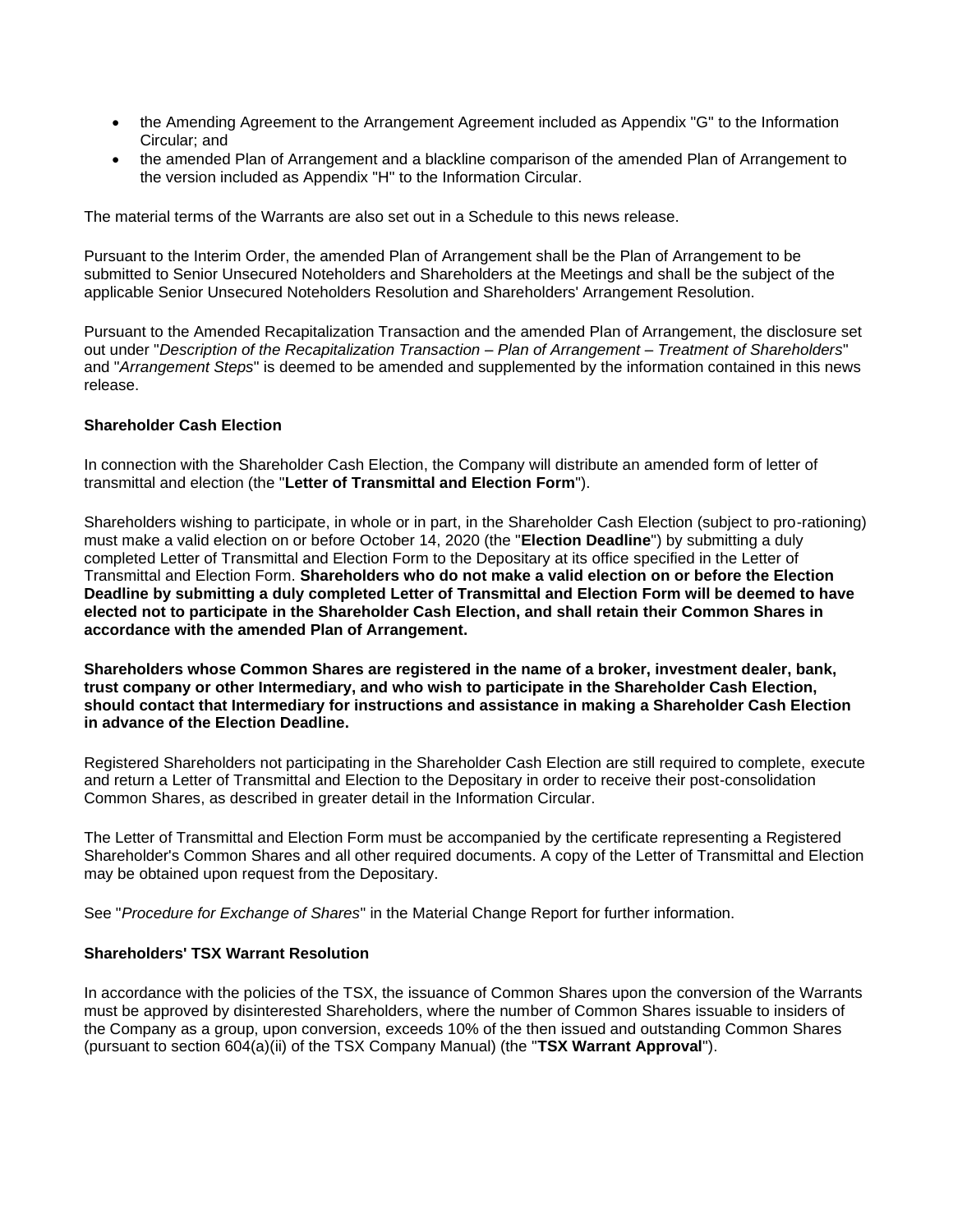Currently, the disinterested Shareholders have been asked to approve, by way of the Shareholders' TSX Note Exchange Resolution, the issuance of Common Shares pursuant to the Senior Unsecured Note Exchange, also pursuant to section 604(a)(ii) of the TSX Company Manual (the "**TSX Note Exchange Approval**").

This new release serves as notice that the Shareholders' TSX Note Exchange Resolution is being amended to now include both the TSX Warrant Approval and the TSX Note Exchange Approval, and the full text of the amended Shareholders' TSX Note Exchange Resolution (the "**Shareholders' TSX Note Exchange and Warrant Resolution**") will be attached to the Material Change Report. Shareholders who vote in favour of the Shareholders' TSX Note Exchange Resolution are deemed to have provided both the necessary TSX Warrant Approval and TSX Note Exchange Approval.

For purposes of the Shareholders' TSX Note Exchange and Warrant Resolution as it relates to the TSX Note Exchange Approval, Common Shares held by insiders participating in the Senior Unsecured Note Exchange (including Alberta Investment Management Company ("**AIMCO**") and Wilks Brothers) will be excluded from voting. To the knowledge of the Company, AIMCO holds 24,080,121 Common Shares or approximately 16.54% of the outstanding Common Shares, and Wilks Brothers holds 28,720,172 Common Shares or approximately 19.72% of the outstanding Common Shares.

For purposes of the Shareholders' TSX Note Exchange and Warrant Resolution as it relates to the TSX Warrant Approval, Common Shares held by insiders expected to receive Warrants (including MATCO, AIMCo, Wilks Brothers and directors and officers of the Company) will be excluded from voting. To the knowledge of the Company, Ronald P. Mathison and MATCO (and its affiliates) collectively hold 28,834,321 Common Shares representing approximately 19.80% of the outstanding Common Shares, AIMCo holds 24,080,121 Common Shares or approximately 16.54% of the outstanding Common Shares, Wilks Brothers holds 28,720,172 Common Shares or approximately 19.72% of the outstanding Common Shares and other directors and officers of the Company hold 4,079,937 Common Shares or approximately 2.8% of the issued and outstanding Common Shares.

The vote required to pass the Shareholders' TSX Note Exchange and Warrant Resolution is a majority of the votes cast by the applicable disinterested Shareholders present in person or represented by proxy at the Shareholders' Meeting.

# **First Lien Credit Agreement**

In addition to the amendments described under the heading "*First Lien Credit Agreement Amendments"* in the Information Circular, Calfrac will seek the consent of the First Lien Lenders to the New 1.5 Lien Term Loans and the Shareholder Cash Election, which require the consent of the majority of the First Lien Lenders.

# **Dilution**

As at August 17, 2020, the Company had 145,616,827 Common Shares issued and outstanding (or approximately 2,912,336 Common Shares on a post-Share Consolidation basis). In addition to the information disclosed under "*Calfrac after the Recapitalization Transaction – Dilution"* in the Information Circular, pursuant to the Plan of Arrangement and on a post-Share Consolidation basis, a total of up to 5,824,672 Common Shares are issuable to holders of Warrants upon the conversion of the Warrants, representing in the aggregate 200% of the current issued and outstanding Common Shares. Approximately 58.86% of the Warrants and the Common Shares issuable on exercise thereof are issuable to insiders of the Company (being MATCO, AIMCo, Wilks Brothers and other insiders of the Company).

Assuming that Shareholders elect to participate in the Shareholder Cash Election to the maximum amount of \$10 million, following the Amended Recapitalization Transaction, the existing Shareholders of the Company will hold approximately 78,950,160 Common Shares (or approximately 1,579,003 Common Shares on a post-Share Consolidation basis).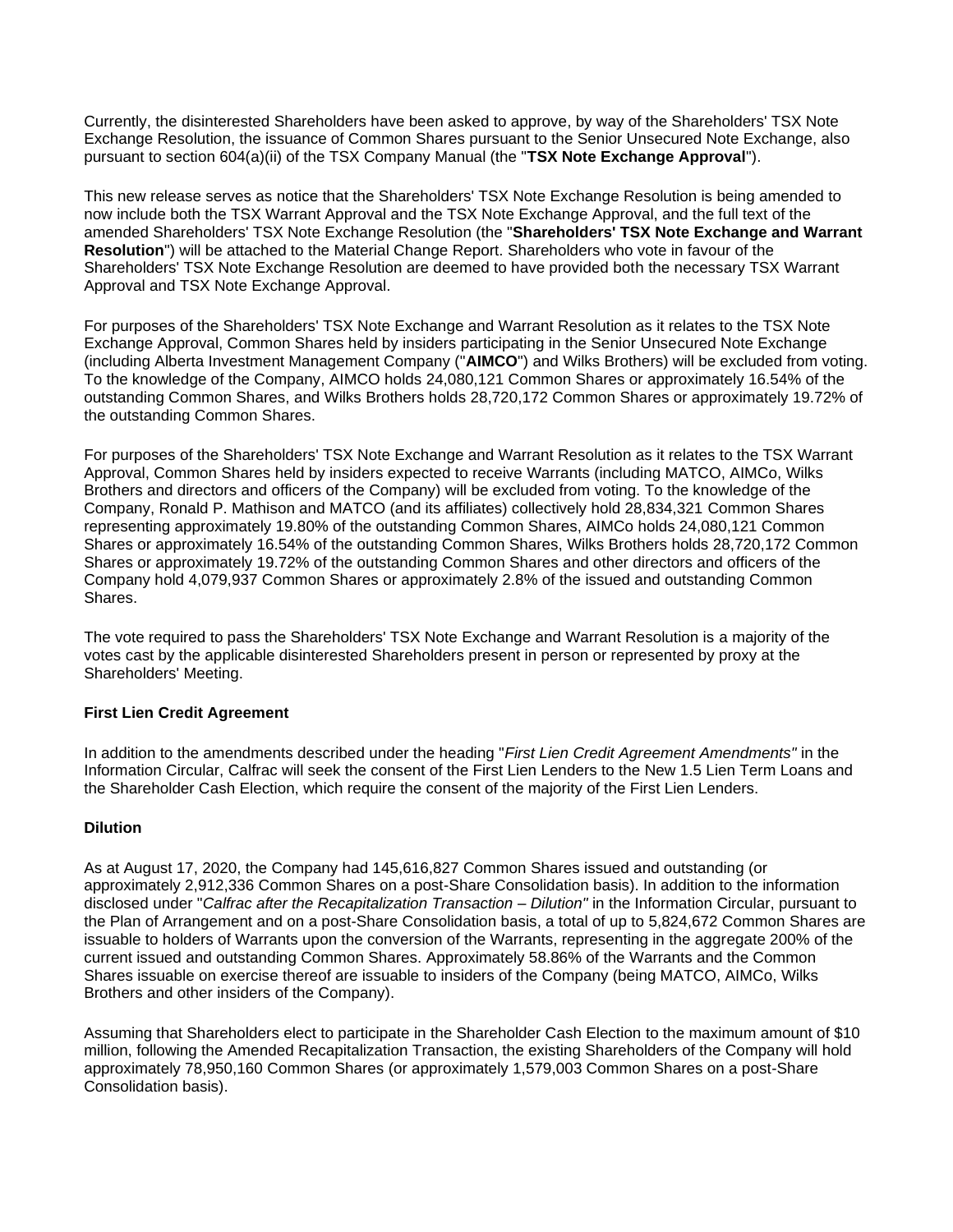After giving effect to the issuance and exercise of the Warrants, and assuming that Shareholders elect to participate in the Shareholder Cash Election to the maximum amount of \$10 million*,* the holdings of principal shareholders of Calfrac as at the Effective Date upon completion of the Arrangement (on a fully-diluted basis), as previously disclosed under "*Calfrac after the Recapitalization Transaction – Principal Shareholders"* in the Information Circular will be revised follows:

| <b>Name</b>                                                                 | Percentage of Common Shares as at the<br>Effective Date upon Completion of the<br><b>Original Recapitalization Transaction</b><br>$(fully$ -diluted $)(1)$ | Percentage of Common Shares as at the<br><b>Effective Date upon Completion of the</b><br><b>Amended Recapitalization Transaction</b><br>(fully-diluted) $(2)$ |
|-----------------------------------------------------------------------------|------------------------------------------------------------------------------------------------------------------------------------------------------------|---------------------------------------------------------------------------------------------------------------------------------------------------------------|
| G2S2 Capital Inc.                                                           | 40.9%                                                                                                                                                      | 38.8%                                                                                                                                                         |
| Ronald P. Mathison                                                          | 10.9%                                                                                                                                                      | 11.7%                                                                                                                                                         |
| Certain funds and accounts<br>managed by Glendon<br>Capital Management L.P. | 10.7%                                                                                                                                                      | 10.1%                                                                                                                                                         |
| Certain funds and accounts<br>managed by CI<br>Investments Inc.             | 7.1%                                                                                                                                                       | 6.7%                                                                                                                                                          |

Notes:

(1) This percentage assumes that Senior Unsecured Noteholders holding 78.1% of the Senior Unsecured Notes will be considered Early Consenting Noteholders and will exercise their full Subscription Privilege under the Pro Rata Offering (with the remaining 21.9% of the Pro Rata Offering to be subscribed for by the Commitment Parties pursuant to their respective Shortfall Commitment), and is calculated on a fully-diluted basis on the assumption that all holders of New 1.5 Lien Notes will convert all New 1.5 Lien Notes into Common Shares at the Conversion Price immediately following the Effective Date.

(2) This percentage assumes that: (a) Shareholders, other than MATCO and the directors and officers of the Company, elect to participate in the Shareholder Cash Election to the maximum amount of \$10 million; (b) the Warrants are exercised in full; and (c) the items set out in note (1) above.

### **Recommendation of the Special Committee and the Board**

After careful consideration and based on several factors, including lengthy and detailed consultation and negotiations with affected stakeholders and the advice of legal and financial advisors, the Special Committee of the Board of Directors has unanimously recommended that the Board of Directors approve the Amended Recapitalization Transaction. After receiving such recommendation, the Board of Directors has unanimously determined that the Amended Recapitalization Transaction continues to be the best available transaction for the Company, and has authorized its submission to the Senior Unsecured Noteholders, Shareholders and the Court for their respective approvals. **The Board of Directors unanimously recommends that all Senior Unsecured Noteholders and Shareholders support and VOTE IN FAVOUR of the Amended Recapitalization Transaction.**

#### **Meeting Information**

As permitted by the Interim Order, the Meetings currently scheduled to be held on September 29, 2020, have been postponed to October 16, 2020.

The Meetings will be held on October 16, 2020 at the Calgary Petroleum Club, 319 – 5th Avenue S.W., Calgary, Alberta. The Senior Unsecured Noteholders' Meeting is scheduled to begin at 1:00 p.m. (Calgary time), and the Shareholders' Meeting will begin at 2:00 p.m. (Calgary time).

The Record Date of August 10, 2020 remains unchanged. Subject to any further Order of the Court, pursuant to the Interim Order, those persons who are Senior Unsecured Noteholders on the Record Date are entitled to attend and vote at the Senior Unsecured Noteholders' Meeting. Senior Unsecured Noteholders entitled to vote at the Senior Unsecured Noteholders' Meeting will be entitled to one vote for each US\$1,000 principal amount of Senior Unsecured Notes held by such Senior Unsecured Noteholder as of the Record Date in respect of the Senior Unsecured Noteholders' Arrangement Resolution and any other matters to be considered at the Senior Unsecured Noteholders' Meeting.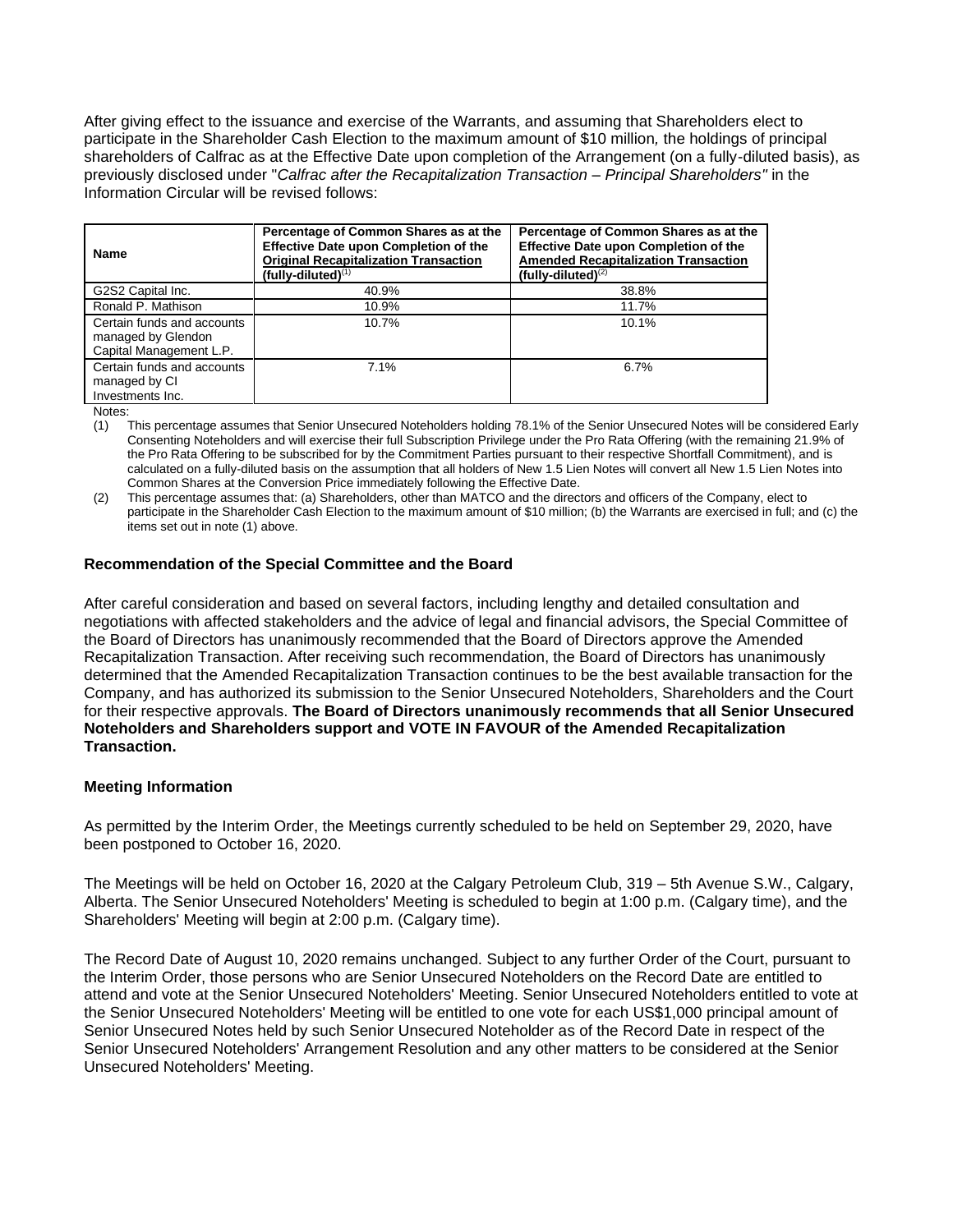Registered Shareholders as of the Record Date and proxy appointments are entitled to attend and vote at the Shareholders' Meeting. Shareholders and proxy appointments will be entitled to one vote for each Common Share held as at the Record Date.

### **Voting Information**

The deadline for Senior Unsecured Noteholders and Shareholders to submit their proxies or voting instructions in order to vote on the Plan of Arrangement and other items to be considered at the applicable Meeting will been extended to 5:00 p.m. (Calgary time) on October 14, 2020 (the "**Voting Deadline**").

**Shareholders are reminded that they are free to vote their proxies or to revoke their proxies at any time, regardless of whether they have already voted on the Company's white proxy or Wilks Brothers' blue proxy and how they have voted to date. Although Shareholders who have already voted do not have to revote, only your last vote will be counted.** 

**Given the significant improvement in Shareholder value being proposed, any Shareholders that may have previously voted against the Original Recapitalization Transaction are encouraged to vote again FOR using the White Management Proxy/VIF. For further details on how to vote or to revoke any proxy, please refer to the sections entitled "Voting of Proxies" and "Revocation of Proxies" in the Information Circular dated and filed under Calfrac's profile on SEDAR at** [www.sedar.com](https://c212.net/c/link/?t=0&l=en&o=2927389-1&h=408738122&u=http%3A%2F%2Fwww.sedar.com%2F&a=www.sedar.com)**.**

The Early Consent Date, which was 5:00 p.m. (Calgary time) on September 8, 2020, has been extended to October 2, 2020. Senior Unsecured Noteholders that wish to receive their pro rata share of the 6% Early Consenting Noteholder New Common Share Pool (as defined in the Information Circular) must vote, or instruct their intermediaries to vote, in favour of the Senior Unsecured Noteholders' Arrangement Resolution on or prior to the Early Consent Date of 5:00 p.m. (Calgary time) on October 2, 2020, as further described in the Information Circular. Senior Unsecured Noteholders who have already voted, or instructed their intermediaries to vote, in favour of the Senior Unsecured Noteholders' Arrangement Resolution need not resubmit their vote or instructions in order to receive their pro rata share of the 6% Early Consenting Noteholder New Common Share Pool.

Any Senior Unsecured Noteholders who wish to revoke their proxy or voting instructions in favour of the Senior Unsecured Noteholders' Arrangement Resolution on or prior to the Early Consent Date shall no longer constitute Early Consenting Noteholders for the purposes of the Plan of Arrangement, and shall not receive their pro rata share of the 6% Early Consenting Noteholder New Common Share Pool. As described in the Information Circular, Senior Unsecured Noteholders having voted in favour of the Plan of Arrangement may not revoke their proxy or voting instructions after the Early Consent Date (as extended), and no Senior Unsecured Noteholder may revoke or change a vote (or instruct their Intermediaries to do so) after the Voting Deadline (as extended).

#### **Any questions or requests for further information regarding voting at the Meetings or revoking proxies should be directed to Kingsdale Advisors by: (i) telephone, toll-free in North America at 1-877-659-1822 or at 416-867-2272 outside of North America; or (ii) e-mail to** [contactus@kingsdaleadvisors.com.](mailto:contactus@kingsdaleadvisors.com)

Calfrac reminds all stakeholders that information in respect of the Amended Recapitalization Transaction can be found at [http://calfrac.investorroom.com/transaction.](https://c212.net/c/link/?t=0&l=en&o=2927389-1&h=2928823235&u=http%3A%2F%2Fcalfrac.investorroom.com%2Ftransaction&a=http%3A%2F%2Fcalfrac.investorroom.com%2Ftransaction) If you have any questions regarding the above, or related to the Amended Recapitalization Transaction, please contact Scott Treadwell, Vice President, Capital Markets and Strategy at (403) 266-6000.

#### **Noteholder Support Agreement Amendments; Alternative Proceedings under CCAA**

In accordance with the terms of the Noteholder Support Agreement and the Commitment Letter, the Company has received the approval of the Consenting Noteholders to the amendments to the Original Recapitalization Transaction.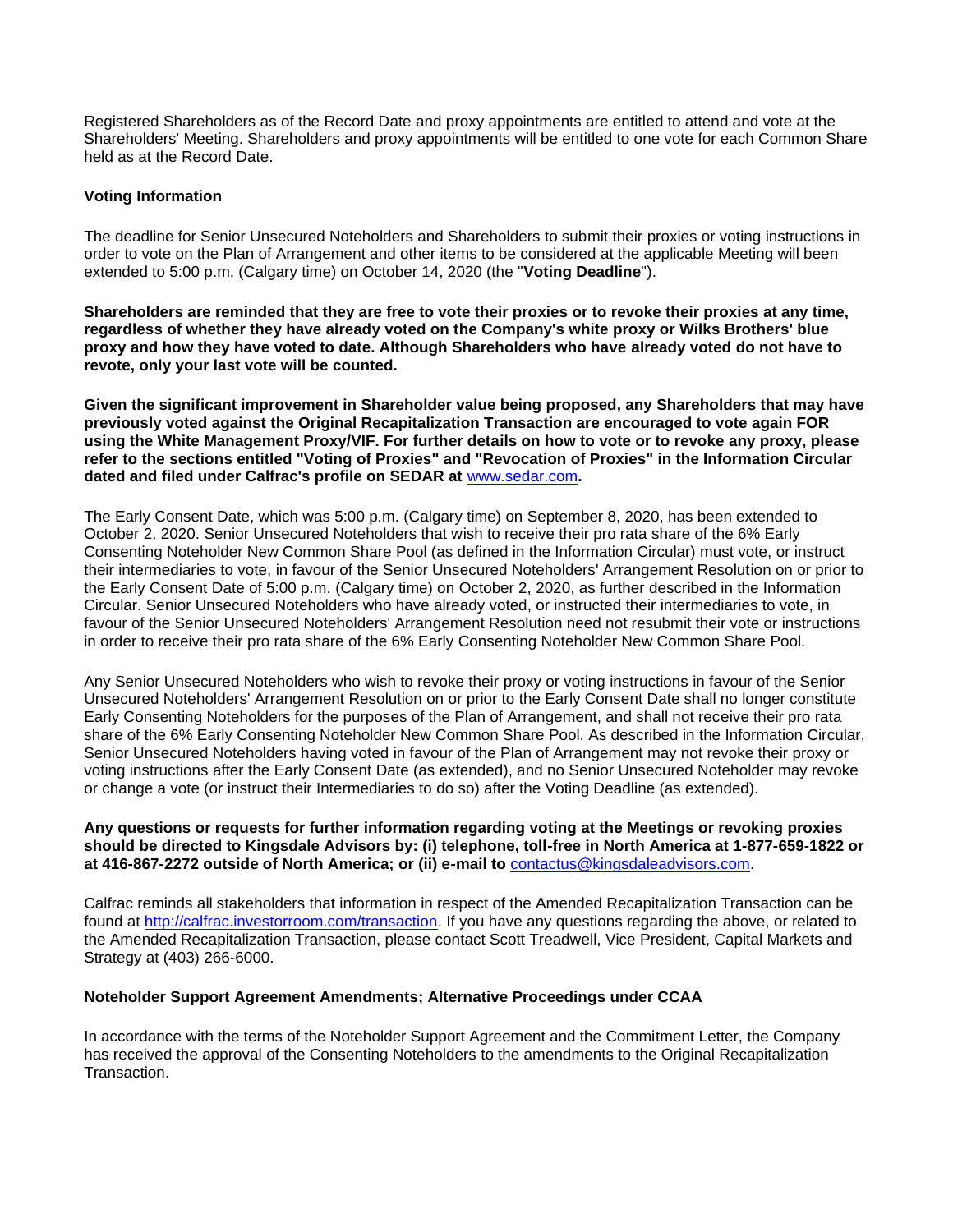In connection with negotiating the terms of the Amended Recapitalization Transaction, upon the requirement of the Initial Consenting Noteholders, the Company has agreed that in the event the "CBCA Condition" (as defined below), have not been satisfied by October 21, 2020 (unless extended or waived), or a final order has not been granted on or prior to November 6, 2020, then within five (5) business days of a request from the Consenting Noteholders, the Company will implement, with respect to Shareholders, the Original Recapitalization Transaction (in the form prior to the amendments contained in the Amended Recapitalization Transaction, without the Shareholder Cash Election or issuance of the Warrants) through proceedings under the *Companies' Creditors Arrangement Act* ("**CCAA**").

"**CBCA Condition**" means that the applicable Shareholder approvals shall have been obtained, and Calfrac shall have applied for the plan of arrangement giving effect to the Amended Recapitalization Transaction to be approved by the Court.

**Should the Amended Recapitalization Transaction not be approved by Senior Unsecured Noteholders and Shareholders, in the absence of any transaction that is capable of receiving broad support throughout the Company's capital structure, it is likely the Company will be required by the Senior Unsecured Noteholders to proceed with a transaction under the CCAA, which will result in a reduced recovery to Shareholders as compared to the Amended Recapitalization Transaction.**

In accordance with the terms of the Noteholder Support Agreement, as amended, the Company shall seek, and the Initial Consenting Noteholders shall support, the making of an order that any and all votes of Senior Unsecured Noteholders with respect to the Amended Recapitalization Transaction shall be binding to the extent the Company implements the Original Recapitalization Transaction (in the form prior to the amendments contained in the Amended Recapitalization Transaction) through the CCAA Proceedings.

### **Certain Canadian Federal Income Tax Considerations**

Senior Unsecured Noteholders and Shareholders are urged to carefully read the summary of certain Canadian federal income tax considerations resulting from the Original Recapitalization Transaction located under the heading "*Certain Canadian Federal Income Tax Considerations*" in the Information Circular, as supplemented by the Material Change Report of the Company to be filed in connection with the Amended Recapitalization Transaction. Such summary addresses the tax consequences of the Shareholder Cash Election and the exercise of Warrants and the disposition of any Common Shares received on exercise thereof, and urges Senior Unsecured Noteholders and Shareholders to consult their own tax advisors for advice as to the tax considerations in respect of the Amended Recapitalization Transaction, having regard to their particular circumstances.

# **Issuance and Resale of Securities Received in the Amended Recapitalization Transaction – Canada**

The issuance of: (i) the Warrants issued to Shareholders pursuant to the Amended Recapitalization Transaction; and (ii) the issuance of Common Shares upon conversion of the Warrants, will be exempt from the prospectus and registration requirements under Canadian securities laws. As a consequence of these exemptions, certain protections, rights and remedies provided by Canadian securities laws, including statutory rights of rescission or damages, will not be available in respect of such new securities to be issued pursuant to the Amended Recapitalization Transaction. The Warrants issued pursuant to the Amended Recapitalization Transaction and any Common Shares issued upon conversion of the Warrants will generally be "freely tradeable" under Canadian Securities Laws in force in Canada if the following conditions (as specified in National Instrument 45 102 — Resale of Securities) ("**NI 45-102**") are satisfied: (i) the trade is not a "control distribution" (as defined in NI 45- 102); (ii) no unusual effort is made to prepare the market or to create a demand for the shares that are the subject of the trade; (iii) no extraordinary commission or consideration is paid to a person or company in respect of the trade; and (iv) if the selling shareholder is an insider or officer of the issuer, the selling shareholder has no reasonable grounds to believe that the issuer is in default of securities legislation.

### **Certain U.S. Securities Laws Matters and Federal Income Tax Considerations**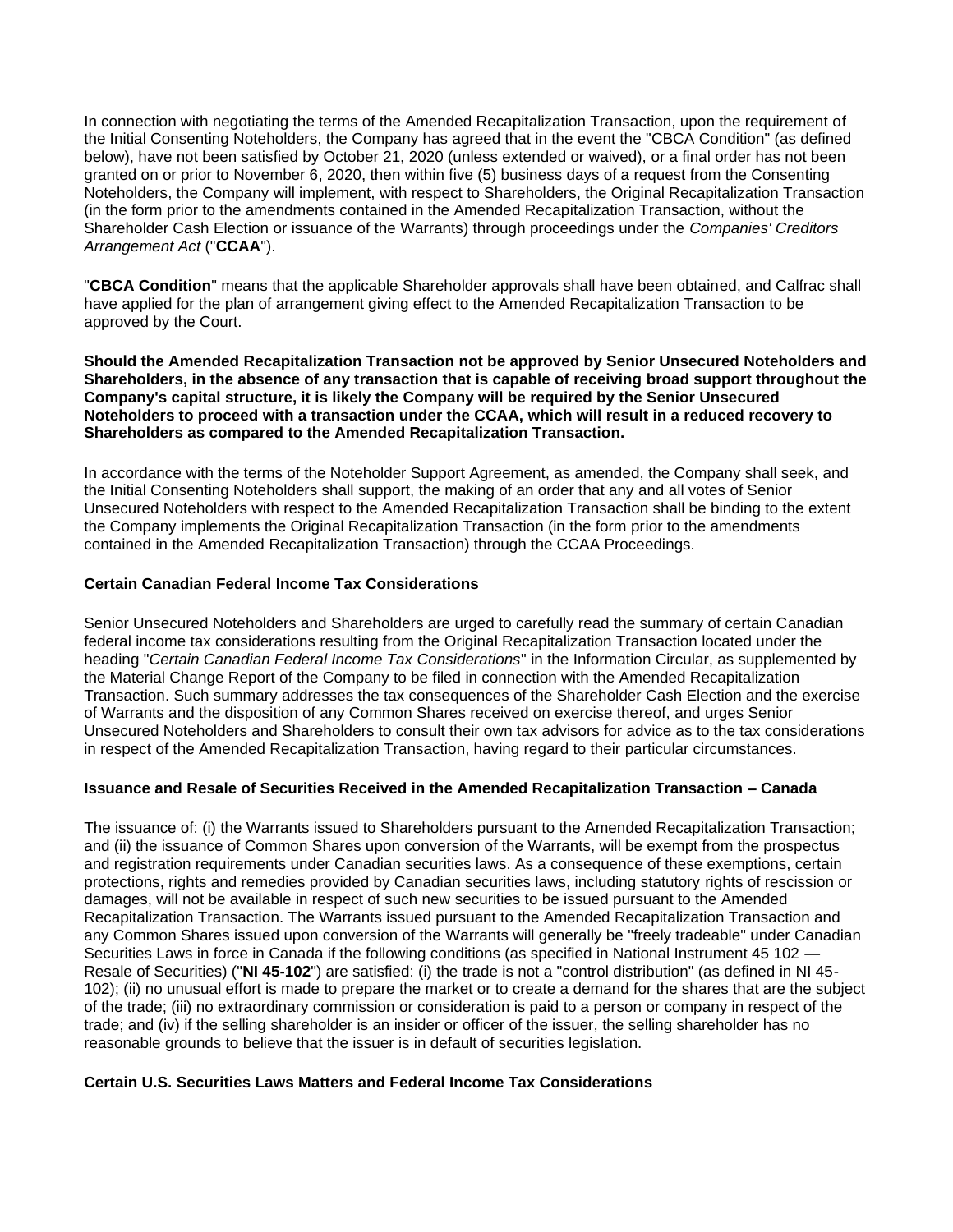Senior Unsecured Noteholders and Shareholders are urged to carefully read the summary of certain securities laws matters and tax considerations resulting from the Amended Recapitalization Transaction located under the headings "*Certain U.S. Securities Laws Matters*", "*Issuance and Resale of Securities Received in the Recapitalization Transaction - United States*" and "*Certain United Stated Federal Income Tax Considerations*" in the Information Circular, as supplemented by the Material Change Report of the Company to be filed in connection with the Amended Recapitalization Transaction, and to consult their own tax advisors for advice as to the tax considerations in respect of the Amended Recapitalization Transaction having regard to their particular circumstances.

Notice is hereby given that the Court will be advised that its order approving the Arrangement, if granted, will constitute the basis for an exemption from the registration requirements of the U.S. Securities Act of 1933 (the "**1933 Act**"), as provided by section 3(a)(10) thereof, with respect to the issuance of the Warrants to be issued pursuant to the Arrangement.

# **TSX Matters**

The Common Shares are listed on the TSX. Calfrac has applied to the TSX for the listing of the Warrants and the Common Shares issuable on exercise of the Warrants, which listing would remain subject to the approval of the TSX and the satisfaction of any listing conditions required by the TSX.

# **Risk Factors**

Senior Unsecured Noteholders and Shareholders are urged to carefully read the risk factors located under the heading "*Risk Factors*" in the Information Circular, as supplemented by the Material Change Report of the Company to be filed in connection with the Amended Recapitalization Transaction.

### **Required Approvals and Implementation**

Completion of the Amended Recapitalization Transaction remains subject to, among other things, approval of the Plan of Arrangement by the requisite majorities of the Senior Unsecured Noteholders and the Shareholders at the Meetings but subject to further order of the Court, successful completion of the New 1.5 Lien Note Offering, such other approvals as may be required by the Court or the TSX, other applicable regulatory approvals, the issuance of the Final Order approving of the Plan of Arrangement by the Court, and the satisfaction or waiver of applicable conditions precedent. Upon implementation, the Plan of Arrangement would bind all Senior Unsecured Noteholders and Shareholders. The Company can give no assurances that the Amended Recapitalization Transaction will be completed.

# **COVID-19**

Due to the current and rapidly evolving COVID-19 pandemic, the Company encourages its Senior Unsecured Noteholders and Shareholders to consider the advice and instructions of the Public Health Agency of Canada [\(www.canada.ca/en/public-health.html\)](https://c212.net/c/link/?t=0&l=en&o=2927389-1&h=3785137422&u=http%3A%2F%2Fwww.canada.ca%2Fen%2Fpublic-health.html&a=www.canada.ca%2Fen%2Fpublic-health.html) and Alberta Health Services [\(www.albertahealthservices.ca\)](https://c212.net/c/link/?t=0&l=en&o=2927389-1&h=1592124461&u=http%3A%2F%2Fwww.albertahealthservices.ca%2F&a=www.albertahealthservices.ca) when deciding whether to attend the Meetings in person. Given the fundamental nature of the Amended Recapitalization Transaction and the Meetings, and well-known issues with virtual meeting platforms in a contested situation, the Company determined that the Meetings should be held in person. Access to each Meeting will be limited to essential personnel and registered Shareholders, Senior Unsecured Noteholders and duly appointed proxyholders entitled to attend and vote at the Meetings. The Company encourages registered Shareholders, Senior Unsecured Noteholders and duly appointed proxyholders to not attend the Meetings in person, particularly if they are experiencing any of the described COVID-19 symptoms. The Company encourages Shareholders and Senior Unsecured Noteholders to vote their respective securities prior to the Meetings following the instructions set out in the form of proxy or voting instruction form received by such Shareholders and Senior Unsecured Noteholders. The Company may take additional precautionary measures in relation to the Meetings in response to further developments with the COVID-19 pandemic.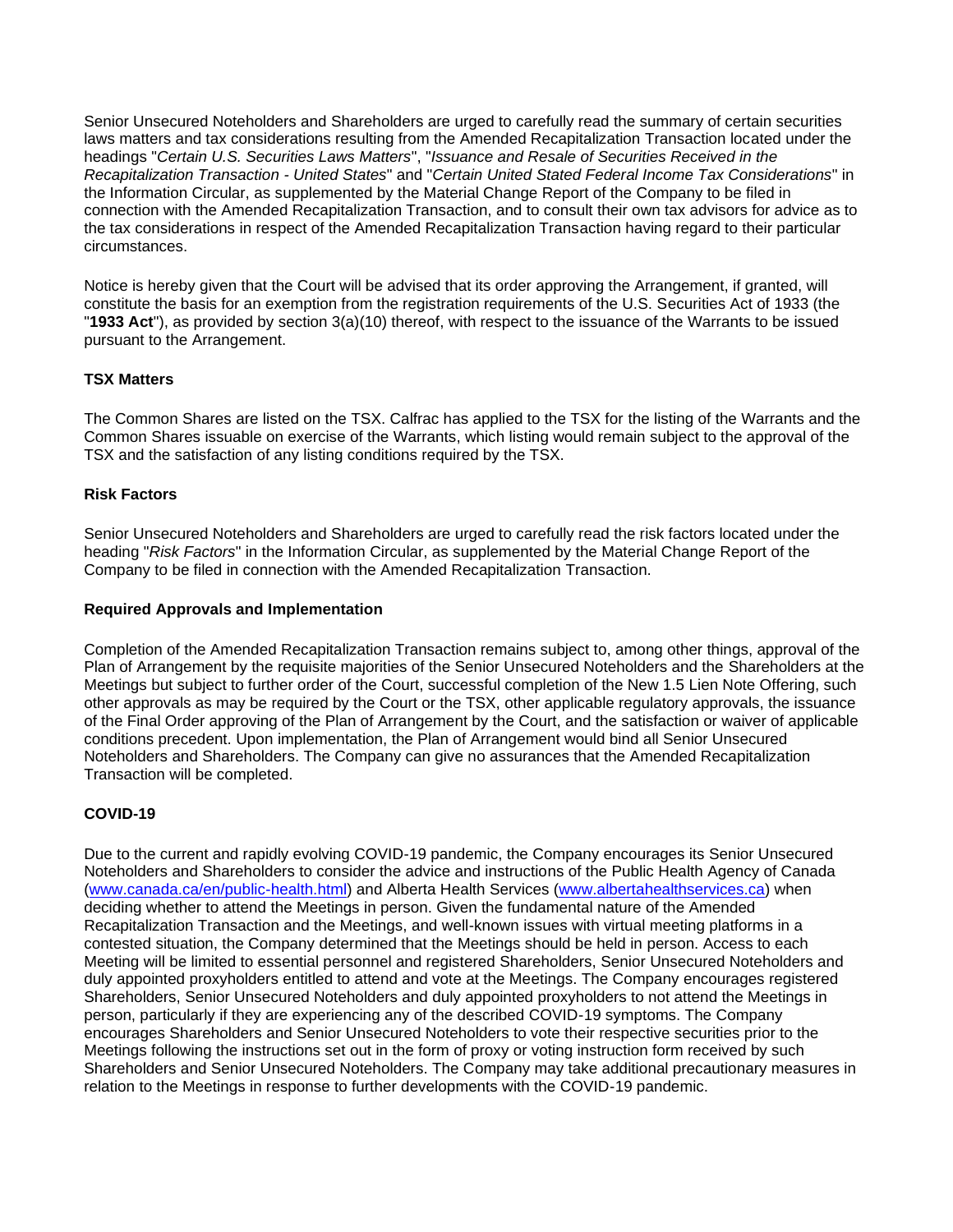The Company will be providing a live webcast of the Meetings. Shareholders and Senior Unsecured Noteholders not attending the Meetings in person are encouraged to listen to the webcast. However, shareholders will not be able to vote through the webcast or otherwise participate in the Meetings. A link to the webcast will be available on the Company's website at [www.calfrac.com.](https://c212.net/c/link/?t=0&l=en&o=2927389-1&h=2183370224&u=http%3A%2F%2Fwww.calfrac.com%2F&a=www.calfrac.com)

This news release shall not constitute an offer to sell or a solicitation of an offer to buy the securities described herein, nor shall there be any sale of these securities in any state or other jurisdiction in which such an offer, solicitation or sale would be unlawful prior to registration or qualification under the securities laws of any such state or jurisdiction.

The securities to be issued pursuant to the Amended Recapitalization Transaction have not been and will not be registered under the 1933 Act, or the securities laws of any state of the United States, and may not be offered or sold within the United States except pursuant to an exemption from the registration requirements of the 1933 Act. The Common Shares to be issued to Senior Unsecured Noteholders pursuant to the Amended Recapitalization Transaction will be issued and distributed in reliance on the exemption from registration set forth in Section 3(a)(10) of the 1933 Act (and similar exemptions under applicable state securities laws).

Calfrac's common shares are publicly traded on the Toronto Stock Exchange under the trading symbol "CFW". Calfrac provides specialized oilfield services to exploration and production companies designed to increase the production of hydrocarbons from wells drilled throughout western Canada, the United States, Argentina and Russia.

All references to "\$" are to Canadian dollars, unless otherwise indicated.

This press release contains forward-looking statements and forward-looking information within the meaning of applicable securities laws. The use of any of the words "expect", "anticipate", "continue", "estimate", "may", "will", "project", "should", "believe", "plans", "intends" and similar expressions are intended to identify forward-looking information or statements. More particularly and without limitation, this press release contains forward-looking statements and information relating to the holding of the Meetings and the completion of the proposed Amended Recapitalization Transaction, the anticipated shareholdings of the Company following the completion of the Amended Recapitalization Transaction under various scenarios, and the anticipated tax treatment of the Amended Recapitalization Transaction.

These forward-looking statements and information are based on certain key expectations and assumptions made by Calfrac in light of its experience and perception of historical trends, current conditions and expected future developments as well as other factors it believes are appropriate in the circumstances, including, but not limited to, the following: the Amended Recapitalization Transaction will be completed as proposed; economic and political environment in which Calfrac operates; Calfrac's expectations for its customers' capital budgets and geographical areas of focus; the effect unconventional oil and gas projects have had on supply and demand fundamentals for oil and natural gas; Calfrac's existing contracts and the status of current negotiations with key customers and suppliers; the effectiveness of cost reduction measures instituted by Calfrac; and the likelihood that the current tax and regulatory regime will remain substantially unchanged.

Although Calfrac believes that the expectations and assumptions on which such forward-looking statements and information are based are reasonable, undue reliance should not be placed on the forward-looking statements and information as Calfrac cannot give any assurance that they will prove to be correct. Since forward-looking statements and information address future events and conditions, by their very nature they involve inherent risks and uncertainties. Actual results could differ materially from those currently anticipated due to a number of factors and risks. These include, but are not limited to, risks associated with: Calfrac's ability to continue to manage the effect of the COVID-19 pandemic on its operations; actions taken by Wilks Brothers; default under the Company's credit facilities and/or the Company's senior secured notes due to a breach of covenants therein; failure to reach any additional agreements with the Company's lenders; the impact of events of defaults in respect of other material contracts of the Company, including but not limited to, cross-defaults resulting in acceleration of amounts payable thereunder or the termination of such agreements; failure of existing Shareholders and Senior Unsecured